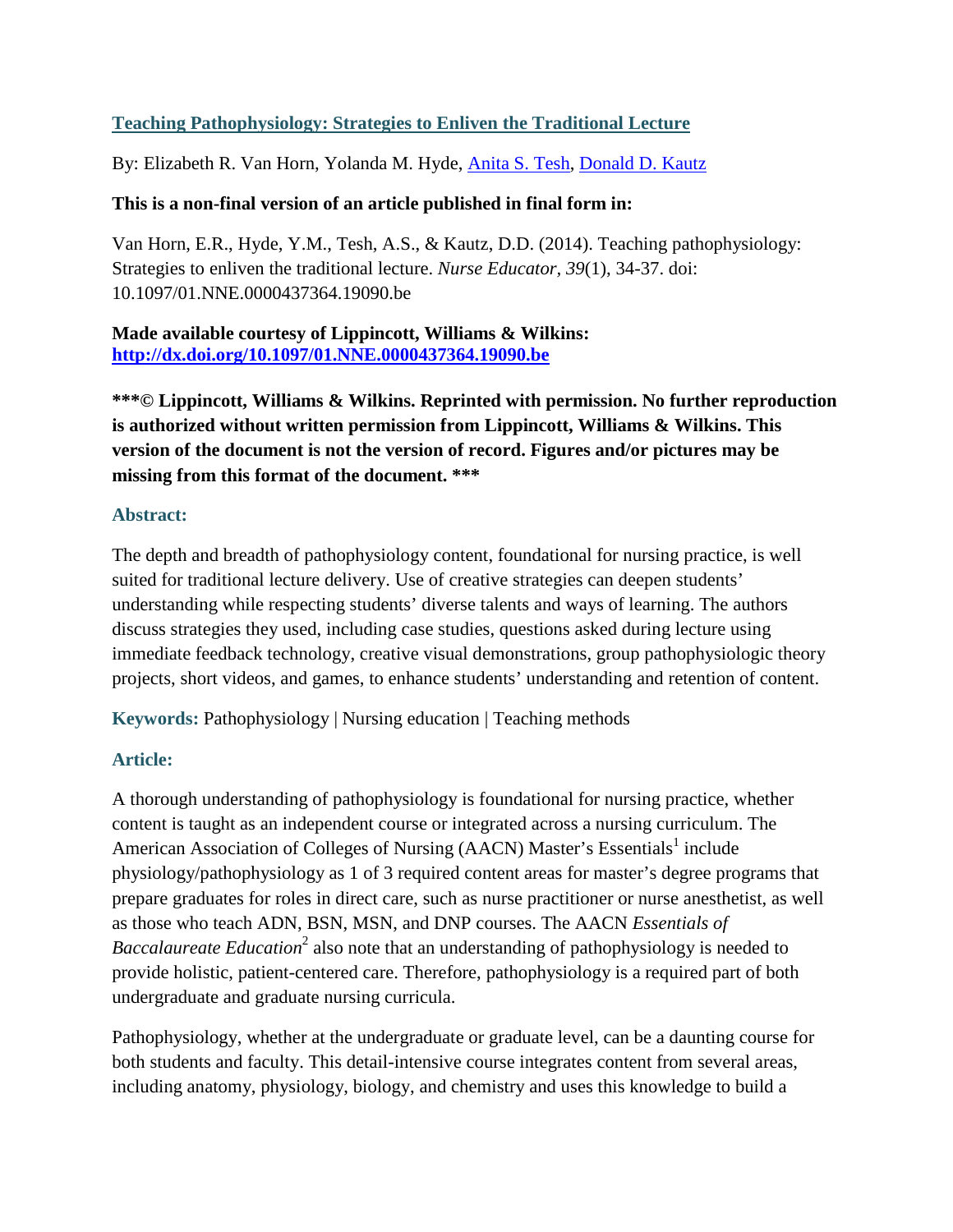framework for understanding disease processes and the ways in which nurses can address the prevention, symptom management, and treatment of health conditions.

The depth and breadth of pathophysiology content make it well suited for traditional lecture delivery. However, 2 decades ago, King  $3$  suggested that college teachers should change their delivery methods from being the "sage on the stage" to becoming the "guide on the side." This change promotes student participation and discussion in the classroom and helps students relate new content to what they already know. Few articles address creative ways to teach pathophysiology.4-9

Our advanced pathophysiology courses, whether taught online or face-to-face, are based on the lecture format. Both in-person and online lectures are delivered in a "live" format using Blackboard "Collaborate" Web conferencing, a synchronous online classroom. We also offer students the option of watching the recorded Collaborate lecture and then posting their answers to questions revealed throughout the lecture to ensure that students are actually watching the recording and staying engaged. We incorporate PowerPoint handouts that encourage active participating. For example, when teaching about genetic inheritance of a disease or condition, students complete Punnett Squares during class. A Punnett Square is a diagram used to predict the risk of an offspring inheriting a disorder. Students are provided incomplete Punnett Squares in their PowerPoint handouts and complete them during class in small groups, followed by class discussion.

Recently, the traditional lecture format, although widely accepted, has been criticized for lack of effectiveness as a teaching method, because of a lack of student centeredness.<sup>10-12</sup> Isseks<sup>10</sup> has addressed several of the issues associated with this content delivery method, including oversimplification of content, lack of classroom discussion, false presumptions of what is and what is not essential content, students' mindless copying of lecture slides, and, of course, dark rooms that promote sleepiness. Despite these many criticisms, researchers have found that lecture, when enhanced with lecture notes, remains an effective method of teaching,<sup>13</sup> but most educators would agree that there is room to improve upon the traditional lecture format.<sup>11,12,14,15</sup> However, a recent study of 51 college students found that students believed they learned a great deal through lecture format and that they would retain the information learned. Furthermore, students felt engaged in the course, but did recognize that they were dependent on the instructor for their learning.<sup>16</sup>

Educational researchers have found that supplementing traditional lecture with interactive learning strategies improved students' learning and conceptual understanding.<sup>11,17</sup> Sorcinelli<sup>18</sup> also cites active learning strategies as a way to promote civility and decrease anonymity in classes. Thus, to increase active learning and student engagement, we supplement lectures with a number of strategies that can be adapted for online or face-to-face classroom formats. The following teaching strategies that we use promote student engagement in learning and are all compatible with traditional lecture format and multiple-choice testing (also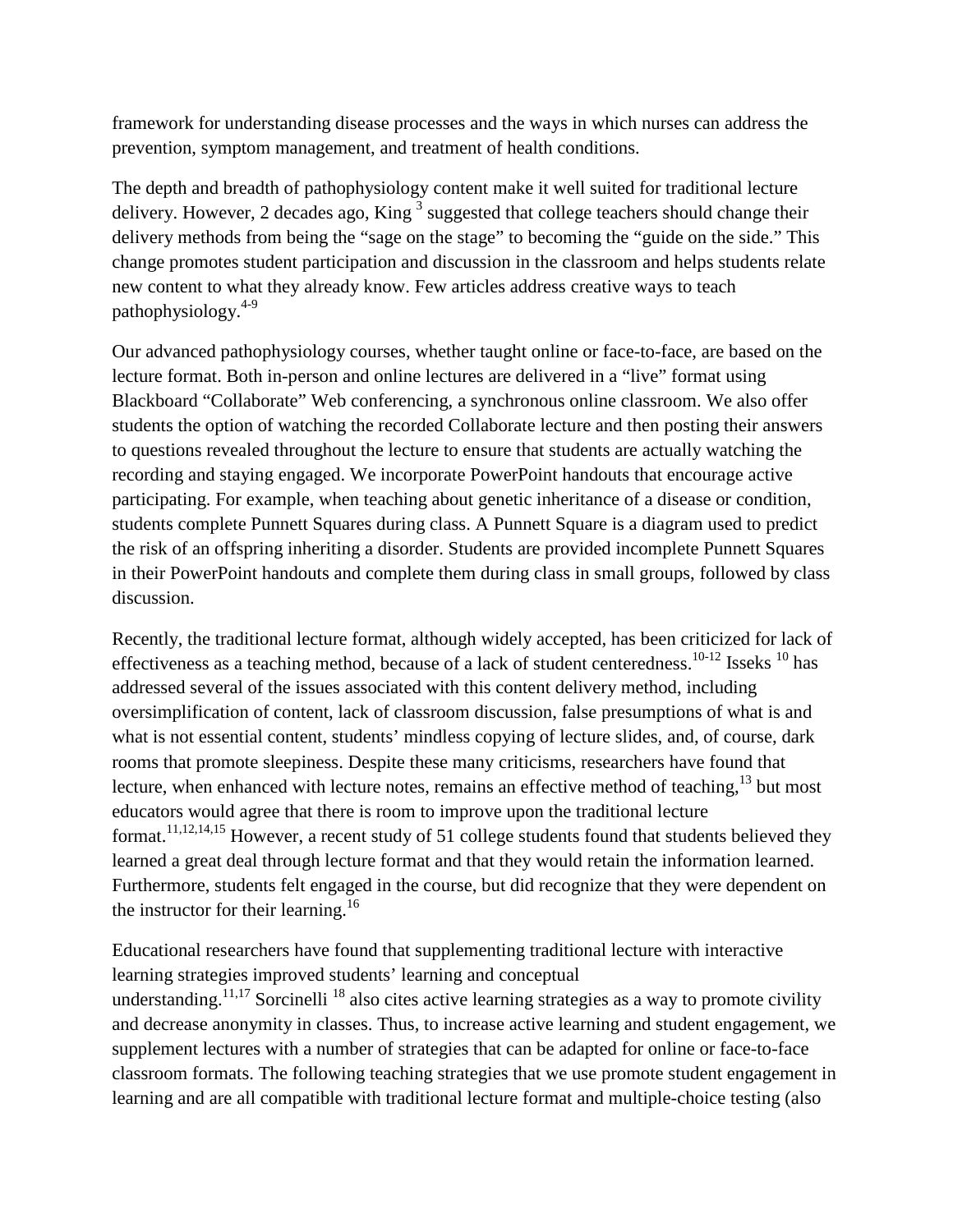commonly used). The strategies also follow Chickering and Gamson's <sup>19</sup> 7 principles for good practice in collegiate education by (1) encouraging student-faculty contact, (2) encouraging cooperation among students, (3) encouraging active learning, (4) giving prompt feedback, (5) emphasizing time on task, (6) communicating high expectations, and (7) respecting diverse talents and ways of learning. Although the strategies have been used in our graduate course, they are also applicable to undergraduate pathophysiology courses.

# **Case Studies**

Benner and colleagues <sup>20</sup> advocate avoiding the division of learning into separate clinical and classroom components and promote integration of the 2 to make the classroom a setting for rich experiential learning about clinical practice. The case study is an excellent way to merge classroom and clinical content by highlighting pathophysiology concepts through a patient story.<sup>21</sup> An effective case study not only increases the depth of understanding of complex concepts, but also enables students to translate pathophysiologic concepts in decisions about nursing practice. Case studies encourage students to consider sociological, developmental, and cultural aspects of health conditions and to pay attention to health disparity. Two examples include a case study of a child with a congenital heart disorder or a case study of an African American with high blood pressure and diabetes. Day  $^{22}$  provides information on using the unfolding case study as a method for transforming traditional lecture courses into collaborative learning environments. We include a case study with every lecture. This case study may be discussed in class in small groups, in a "think, pair, share" format,<sup>18</sup> or as discussion with the entire class. For more on the "think, pair, share" technique, see http://serc.carleton.edu/introgeo/interactive/tpshare.html.

Case studies require students to incorporate underlying pathophysiologic processes, clinical manifestations, and rationales for treatments. Although medical treatment and nursing care are not the primary foci of the course, at times this content aids students in understanding the underlying pathophysiologic processes. Two examples include the pathophysiologic rationale for treating cancers with chemotherapy or the ways in which warfarin (Coumadin) and heparin affect different parts of the clotting cascade. Pathophysiology Case Study: Resting Membrane Potential, a sample case study, can been seen at Document, Supplemental Digital Content 1 (http://links.lww.com/NE/A117). The case study includes a brief description of a patient with congestive heart failure who has hypokalemia. Questions for the students encourage them to see why changes occur in the resting membrane potential and relate these changes to clinical manifestations. Case studies may be provided by the course textbook, found on the Internet or in the literature, or written by faculty. Case studies can be used effectively in face-to-face or online classes.

# **Questions During Lecture**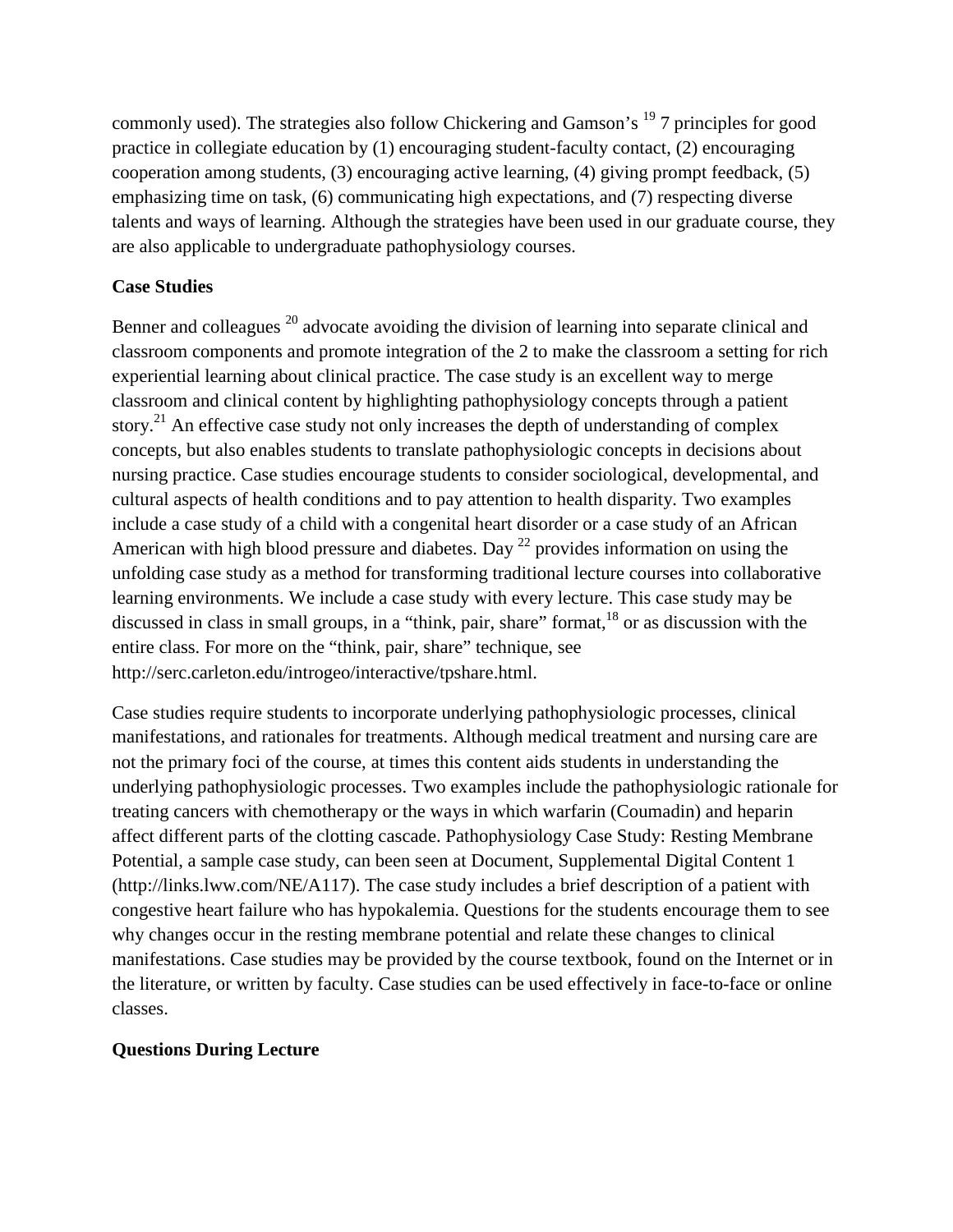Use of questions during lecture is an effective strategy to break up the content and give students an opportunity to immediately assess their understanding. Questions can be multiple choice, fillin-the-blank, or true-false. One effective method of getting students to work together is the use of Immediate Feedback Assessment Technique (IFAT) forms, which its creators at Epstein Educational Enterprises (www.epsteineducation.com) describe as an interactive learning opportunity for students and an opportunity for spontaneous assessment of students for teachers. With IFAT forms, students are given a multiple-choice question and asked in small groups to choose the correct answer. They then scratch off the opaque film covering their selected answer, much like scratching a lottery ticket, to see if they chose the correct answer. Teachers collect the IFAT sheets at the end of class. In our experiences, students have enjoyed this group activity as a means of learning and applying course content. More on the IFAT technology, the psychological principles of the technique, a step-by-step demonstration of how IFAT works, testimonials, and opportunities to order the forms are available on the Epstein Educational Web site. Another creative in-class testing strategy is the use of "clickers," where individual students or small groups are able to enter the answer to a multiple-choice question. The product we use is a "Response Card" from Turning Technologies (www.turningtechnologies.com), which includes clickers (Response Cards) the size of a small calculator, the software to download the program, and a receiver the size of a thumb drive, to connect to the computer in the classroom. Turning Technologies offers a variety of other products that can be used to immediately assess understanding, enhance retention, and engage students in the classroom.

An alternative to using clicker technology, which has to be purchased, is Web polling with cell phones. Several Web sites offer online polling systems that can be accessed to create questions that students can answer by texting a number with their cell phone, or they can enter an answer using their computer through the Web site. One online polling site we have used is www.pollanywhere.com, which provides free polling to a limited number of participants  $(\leq 50)$ and offers polling for larger numbers of participants for an enrollment fee. Poll questions can be created and stored in advance of classes and can be saved and used multiple times.

#### **Visual Demonstrations**

It has been said that a picture is worth a thousand words, and when discussing a complex process, sometimes a visual demonstration can save lengthy and tedious explanations. Visual demonstrations also can help students make connections that enhance their understanding and retention of content. Because these strategies are particularly helpful to students who are visual learners, we use several simple demonstrations to illustrate pathophysiology concepts in our course.

For example, a baseball and glove can be used to demonstrate the oxyhemoglobin dissociation curve, where the ball represents oxygen, and the educator represents hemoglobin. In a shift to the right, oxygen is released to tissues, and the educator throws the ball with the right hand. In a shift to the left, hemoglobin increases its affinity for oxygen, and the educator catches the ball in a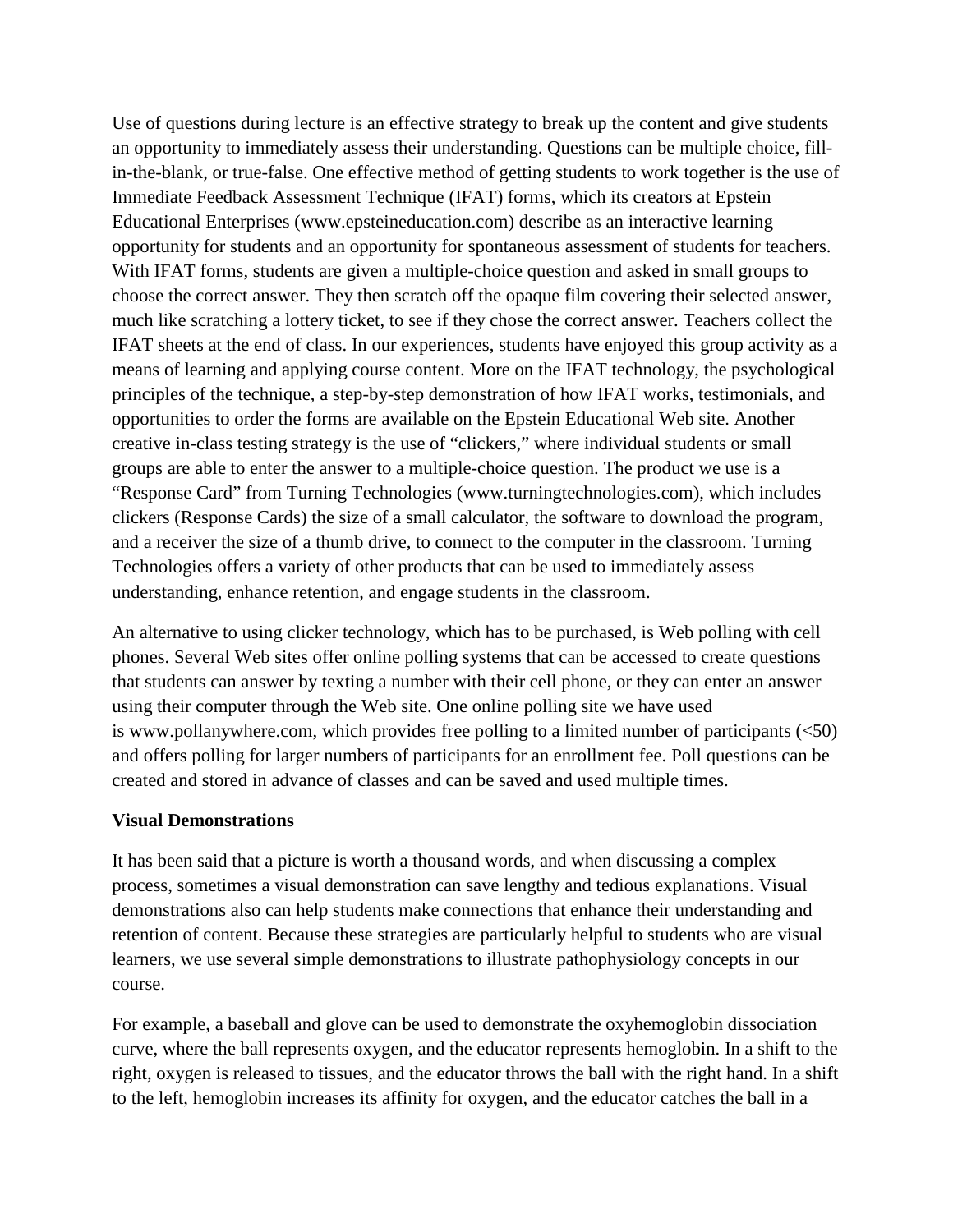glove on the left hand. In this exercise, students are reminded that most baseball players throw a ball (release oxygen) with their right hand and catch a ball (increase affinity for binding oxygen) with their left.

The Frank-Starling law of the heart can be similarly demonstrated, using a rubber band. When the rubber band is stretched and released, it responds by flying a distance. As the band is stretched furthermore, it flies further away, just as the force of contraction of the heart muscle is increased with greater stretch. The limits of this phenomenon can also be discussed, as a rubber band that is overstretched will in time lose its elastic recoil ability, just as a heart muscle will lose some of its contractile function when chronically overstretched, for example, in congestive heart failure.

Similarly, chromosomal disorders of translocation, inversion, deletion, and duplication can be illustrated visually with strings of children's pop beads. For example, the large, brightly colored beads can be strung together to represent a chromosome, then a bead moved to illustrate a translocation, or one removed to show a deletion, or a series reversed to show an inversion.

Visual demonstrations can also be used to actively engage students in learning a multistep physiologic process. We use flashcards to teach the renin-angiotensin-aldosterone system (RAAS). Each student is given a  $5 \times 7$  card with 1 component in the process written on it (kidney, renin, angiotensinogen, angiotensin I, etc). A diagram of the steps of the process is posted on the screen at the front of the classroom. Students are instructed to find the step in the process on their flashcard and the step immediately preceding it. The steps in the RAAS process are cited aloud as the students hold their card up at the appropriate time and read it to the class. The educator facilitates the exercise and corrects students if they jump in too early with their card. After reciting the entire process, students are asked to give their card to a student without a card, and the process is repeated.

For the 3rd recitation, the diagram is removed. The class is often able to recite the entire process from memory. Our experiences with this exercise have been positive, with students actively participating and stating that they found it an enjoyable and effective method for learning this complex process. In convened classes, students can actually get up out of their chairs and arrange themselves to represent a series of sequential steps. For example, each student could be given a card representing a step in the clotting cascade, and they could physically arrange themselves to show the intrinsic and extrinsic pathways. These strategies are particularly helpful for kinesthetic learners.

Another example of a visual demonstration is the use of a sponge to illustrate heart filling and heart contraction. When the heart contracts, the sponge is squeezed, preventing any blood (water) from filling the heart. When the heart is relaxed, then it can fill, just like a sponge can then fill with water. The sponge analogy is easy for students to visualize.

# **Group Projects**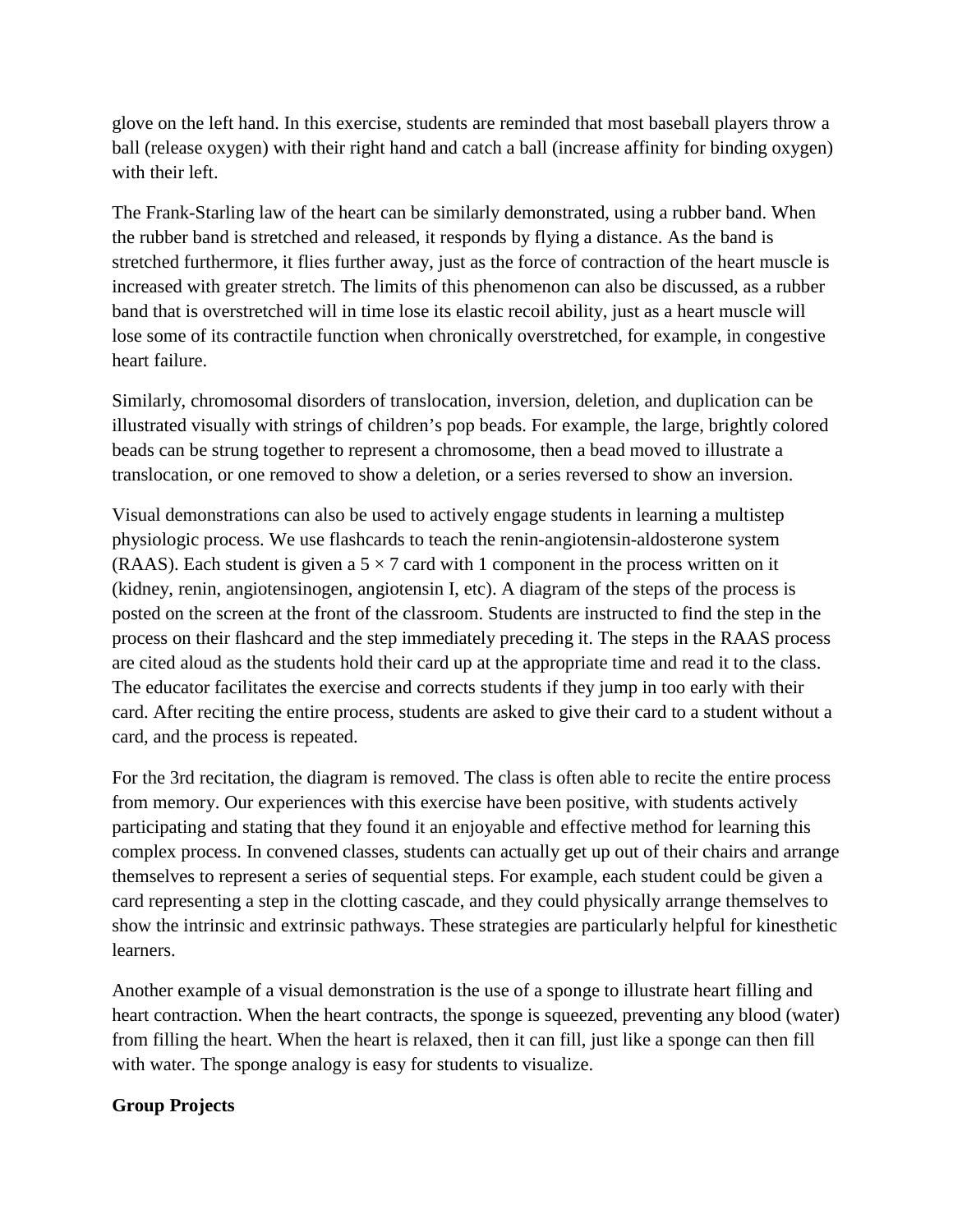Students complete 2 small-group projects during a semester.

### Theory Project

In the theory project, students choose a pathophysiology theory for which there is both supporting and refuting evidence. We encourage students to explore theories that have received attention in the media on the controversial causes of diseases, such as vaccines and Autism, vitamin D deficiency and multiple sclerosis, or aluminum and Alzheimer's disease. Or they may look at theoretical support for a treatment or preventive measure, for example, the cow's milk diet to reduce weight, circumcision to prevent sexually transmitted diseases, moderate hypothermia after cardiac arrest to reduce neurological damage, or the ketogenic diet to treat epilepsy. These theory projects require students to apply concepts from the course, and they show students that there are many things that are unknown about cellular and body processes. We believe this is essential, because all pathophysiology texts present content as if it is "fact," and they rarely cite research to back up the content. In addition, the students come to understand the strong link between genetic and environmental influences on diseases, and often they explore the links among the pathophysiology behind a disease, its proposed etiology, and/or the proposed rationale for treatments. We require students to present both "supporting" and "refuting" evidence for the theory, and thus students learn from the research on theoretical approaches to pathophysiology. As part of the project, each group writes test questions for the content that all students in the class must answer in homework exercises. These test questions engage interest in their classmates' projects.

# Educational Pamphlet Project

For the educational pamphlet projects, small groups review the pathophysiology, etiology, clinical manifestations, and treatments of a disorder or the rationale for a treatment for a disorder and are instructed to explain the pathophysiologic concepts in lay terminology (no higher than 7th-grade reading level). This project requires students to take large amounts of content and prioritize and edit it down to essential information. Each group identifies a target audience for education (eg, patients, families of patients, or the public at large), and the group tailors the content to their selected audience. As with the theory project, students write test questions for the content that all students in the class are required to answer. Students frequently develop a pamphlet that they then use in clinical practice to educate patients and families about a disorder or treatment.

# **Short Videos**

We have found that diagrams alone are not always helpful for understanding some of the more difficult pathophysiologic processes. Therefore, we have collaborated with The University of North Carolina at Greensboro, Division of Continual Learning, to create 7 short animated videos to illustrate these concepts: (1) pressures affecting the capillary wall, (2) the nephron and renal disorders, (3) the oxygen-hemoglobin dissociation curve, (4) the renin angiotensin-aldosterone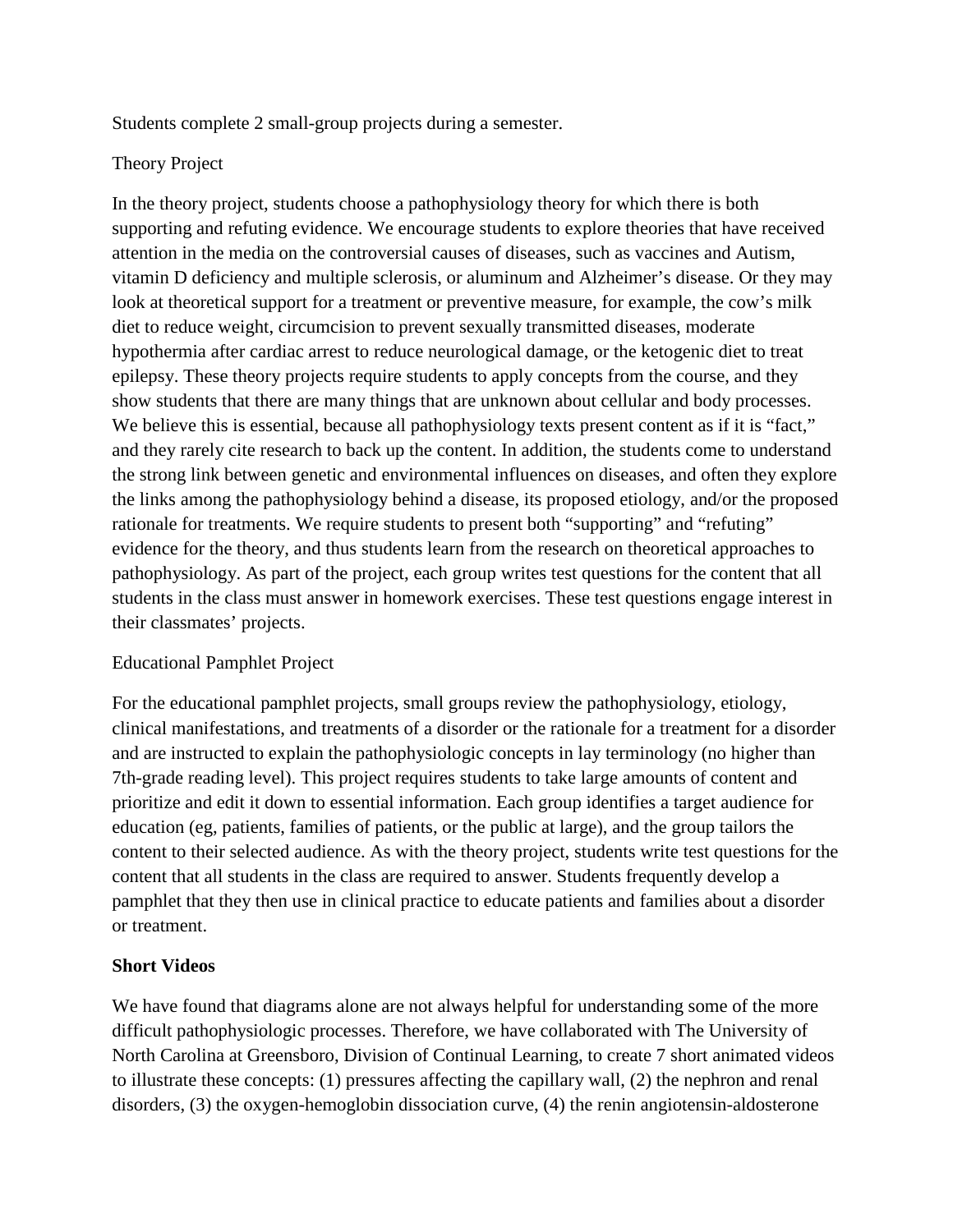system, (5) nociception and pain, (6) inflammation versus immunity, and (7) liver disease: the effects of portal hypertension and hepatocyte failure. These videos are 1 to 2 minutes in length and are shown in class and posted to the course Web site. Students are also encouraged to watch them before class to enhance their understanding of lecture. The video on liver disease can be viewed athttp://youtu.be/sGvQzhaczkQ.

In addition to creating videos for the course, a multitude of videos are available on the Internet, with many available on YouTube at no cost. Videos are particularly helpful in presenting clinical symptoms, such as the shuffling gait and tremor associated with Parkinson's disease. Animated videos are especially suitable for illustrating cellular processes (eg, the sodium-potassium pump or nerve cell transmission) or physiologic processes (eg, the baroreceptor reflex response). These are important for students who are primarily visual learners.

#### **Games**

Royse and Newton<sup>23</sup> have reviewed the literature on gaming as a strategy for nursing education. They concluded that gaming is an effective educational strategy for improving knowledge retention and problem solving and for enhancing student engagement in learning. In our graduate pathophysiology course, we limit the use of gaming to the last lecture, in which we use a Jeopardy game to provide a comprehensive review for the final examination. The game is an excellent way to review a range of important course concepts from the entire semester in a relaxing and fun format that adds to student investment in learning. We use small prizes such as party favors, candy, or emoticons (for online classes) as a motivator for active participation. Students are divided into groups, and they get excited and engaged with the competition.

# **Homework Sets**

Students' grades in our pathophysiology courses are derived from a combination of group work (such as the theory and pamphlets projects) and individual work (such as homework assignments and timed, closed-book tests). In the tests, we present questions that require the application of knowledge, not just recall and recognition of facts. Many of the test questions are essentially short case studies. To prepare students for these tests, which they say are quite different from the recall/recognition level multiple-choice tests in other courses, we give students extensive homework problem sets. These homework sets ask questions similar to those on the tests—in fact, some homework questions are items from prior tests that have been "retired" for reasons of test security. However, the homework sets are take-home, open book, and not timed. Each student must submit his/her answers individually, but students are encouraged to collaborate on and discuss the homework items. Because the homework sets are open book, untimed, and collaborative, we assign a small percentage of the class grade to each homework assignment. However, the students find them very beneficial in preparing for the tests. Nursing is a profession in which the practice is best conducted in a collaborative manner, and the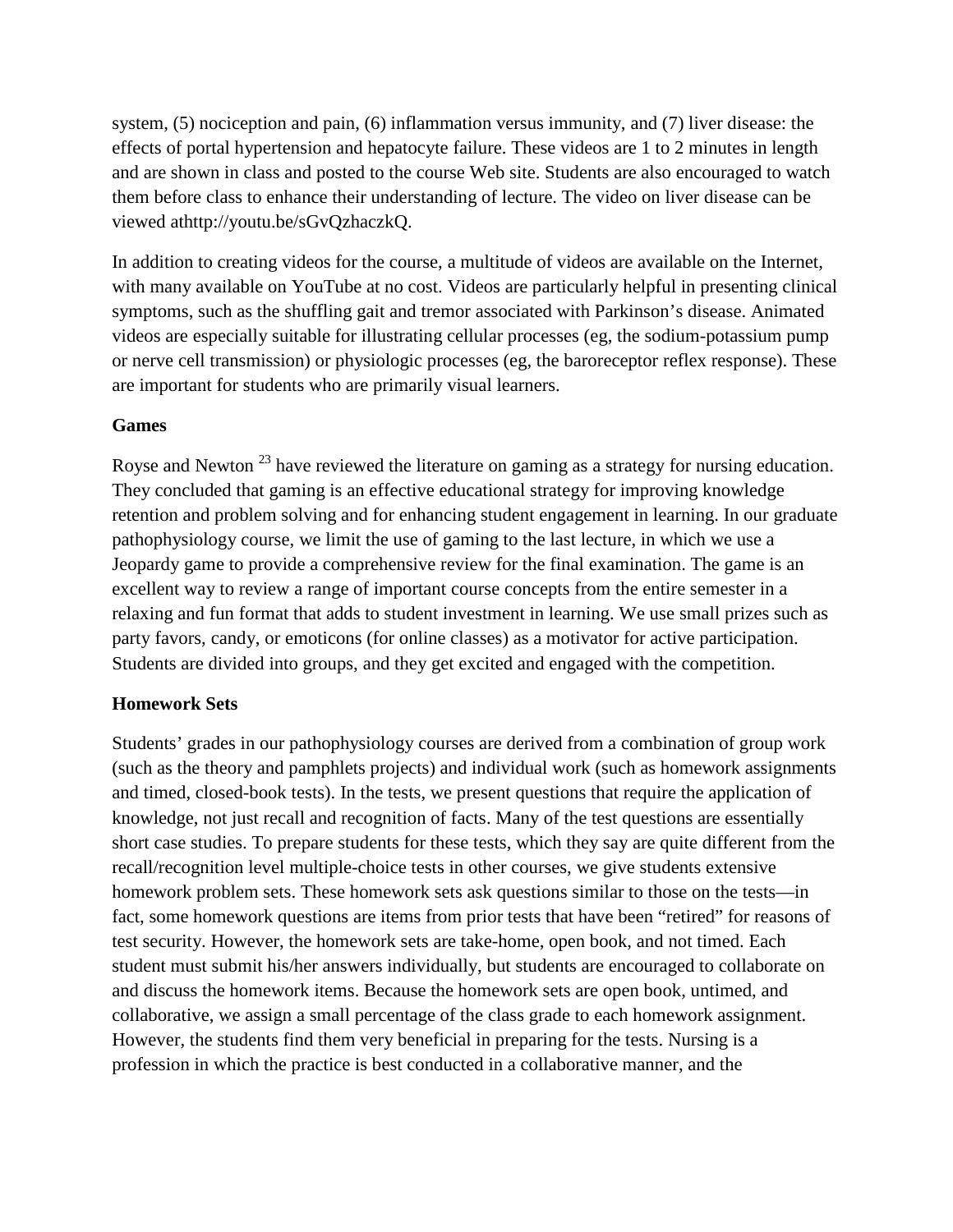collaborative assignments in this course foster students' abilities to work as a team and to learn from each other.

# **Conclusion**

Pathophysiology is foundational content for nursing practice at both undergraduate and graduate levels. Traditional lecture is an effective method for helping students focus on the core concepts of pathophysiology needed for nursing practice. We use case studies, immediate feedback techniques, visual demonstrations, group projects, short videos, games, and homework sets to enhance the traditional lecture format and to enhance students' understanding and retention of content. We have found these strategies effective in moving the educator from center stage to the guide on the side,<sup>3</sup> in providing opportunities for students with a variety of learning styles, and in promoting the integration of classroom and clinical learning, as advocated by Benner and colleagues.20

# Acknowledgments

The authors gratefully acknowledge the editorial assistance and inspiration from Elizabeth Tornquist, MA, FAAN, and the assistance of Mrs Dawn Wyrick.

# **References**

1. American Association of Colleges of Nursing. The Essentials of Master's Education for Advanced Practice Nursing. Washington, DC: AACN; 2011.

2. American Association of Colleges of Nursing. The Essentials of Baccalaureate Education for Professional Nursing Practice. Washington, DC: AACN; 2008.

3. King A. From sage on the stage to guide on the side. Coll Teach. 1993; 41 (1): 30–35.

4. Berger S. A creative project to teach endocrinology pathophysiology. Nurs Educ. 2008; 33 (1): 4.

5. Cangelosi PR. Breathing life into the "killer course": the value of narratives in learning pathophysiology. Nurs Educ Pract. 2006; 6 (5): 295–299.

6. Maag M, Fonteyn M. Using a collaborative learning method to enhance mastery of pathophysiology content. J Nurs Educ. 2005; 44 (9): 435.

7. Maring J, Costello E, Plack MM. Student outcomes in a pathophysiology course based on mode of delivery: distance versus traditional classroom learning. J Phys Ther Educ. 2008; 22 (1): 24–31.

8. McKinney AA, Page K. Podcasts and videostreaming: useful tools to facilitate learning of